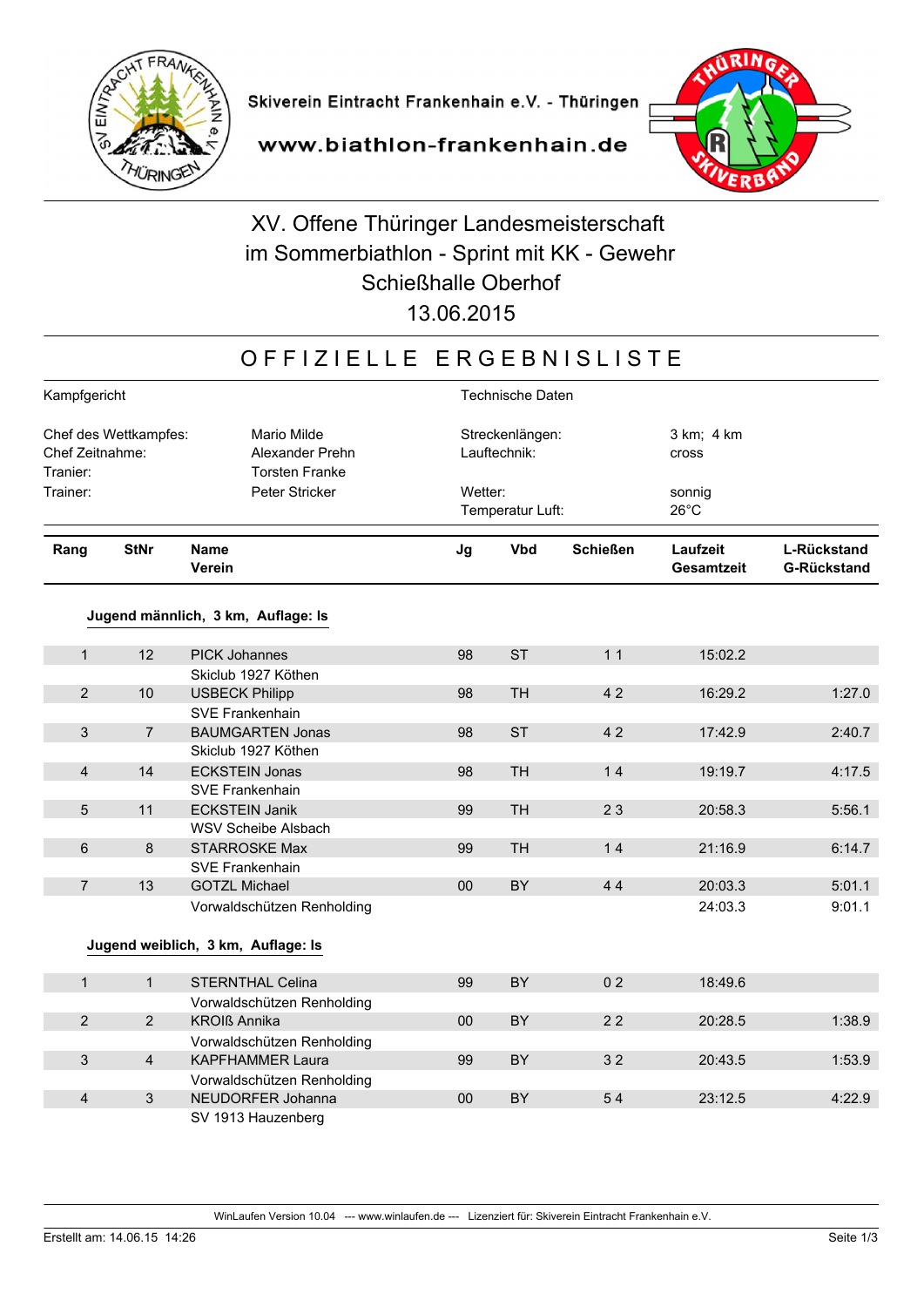| Rang             | <b>StNr</b> | <b>Name</b><br>Verein                        | Jg | <b>Vbd</b> | <b>Schießen</b> | Laufzeit<br>Gesamtzeit | L-Rückstand<br><b>G-Rückstand</b> |
|------------------|-------------|----------------------------------------------|----|------------|-----------------|------------------------|-----------------------------------|
|                  |             | Junioren, 4 km, Auflage: Is                  |    |            |                 |                        |                                   |
| $\mathbf{1}$     | 20          | <b>SCHMID Florian</b>                        | 95 | BY         | 12              | 21:21.8                |                                   |
|                  |             | SV 1913 Hauzenberg                           |    |            |                 |                        |                                   |
| $\overline{2}$   | 21          | <b>ZIMMERMANN Tobias</b>                     | 95 | BY         | 34              | 23:43.5                | 2:21.7                            |
|                  |             | <b>SG Falkenhorst Forstenried</b>            |    |            |                 |                        |                                   |
| $\mathbf{3}$     | 22          | <b>BERGMANN Lukas</b>                        | 95 | BY         | 23              | 24:09.7                | 2:47.9                            |
|                  |             | <b>SG Falkenhorst Forstenried</b>            |    |            |                 |                        |                                   |
|                  |             | Herren, 4 km, Auflage: Is                    |    |            |                 |                        |                                   |
| 1                | 27          | <b>SCHRÖDER Tobias</b>                       | 89 | <b>ST</b>  | 21              | 17:09.4                |                                   |
|                  |             | Skiclub 1927 Köthen                          |    |            |                 |                        |                                   |
| $\overline{2}$   | 25          | <b>HERR Michael</b>                          | 88 | <b>TH</b>  | 12              | 17:46.7                | 37.3                              |
|                  |             | SVE Frankenhain                              |    |            |                 |                        |                                   |
| 3                | 32          | <b>HOFFMANN Peter</b>                        | 89 | <b>ST</b>  | 11              | 18:29.6                | 1:20.2                            |
|                  |             | Skiclub 1927 Köthen                          |    |            |                 |                        |                                   |
| $\overline{4}$   | 31          | <b>BÖTTNER Paul</b><br>SVE Frankenhain       | 88 | <b>TH</b>  | 22              | 18:43.1                | 1:33.7                            |
| 5                | 26          | <b>BÖTTNER Max</b>                           | 91 | <b>TH</b>  | 33              | 21:39.6                | 4:30.2                            |
|                  |             | SVE Frankenhain                              |    |            |                 |                        |                                   |
| 6                | 29          | <b>SCHMIED Sirko</b>                         | 90 | <b>TH</b>  | 43              | 22:49.4                | 5:40.0                            |
|                  |             | SVE Frankenhain                              |    |            |                 |                        |                                   |
| $\overline{7}$   | 30          | <b>NEUDORFER Patrick</b>                     | 74 | BY         | 33              | 24:02.9                | 6:53.5                            |
|                  |             | SV 1913 Hauzenberg                           |    |            |                 |                        |                                   |
|                  |             | Damen, 3 km, Auflage: Is                     |    |            |                 |                        |                                   |
| $\mathbf{1}$     | 16          | <b>OTTO Grit</b>                             | 90 | <b>ST</b>  | 0 <sub>0</sub>  | 16:48.9                |                                   |
|                  |             | Skiclub 1927 Köthen                          |    |            |                 |                        |                                   |
| 2                | 17          | <b>SCHILLER Ildiko</b>                       | 74 | <b>BL</b>  | 02              | 21:53.8                | 5:04.9                            |
|                  |             | Berliner Sommerbiathlonverein 1991           |    |            |                 |                        |                                   |
|                  |             |                                              |    |            |                 |                        |                                   |
|                  |             | Herren AK, 4 km, Auflage: Is                 |    |            |                 |                        |                                   |
|                  |             |                                              |    |            |                 |                        |                                   |
| $\mathbf{1}$     | 37          | <b>FRANKE Torsten</b>                        | 67 | <b>ST</b>  | 13              | 21:34.3                |                                   |
| $\overline{2}$   | 36          | Skiclub 1927 Köthen<br><b>BERGMANN Klaus</b> | 63 | <b>TH</b>  | 24              | 22:51.4                | 1:17.1                            |
|                  |             | <b>WSSV Suhl</b>                             |    |            |                 |                        |                                   |
| $\mathfrak{S}$   | 39          | <b>WEBER Erwin</b>                           | 66 | BY         | 43              | 22:51.2                | 1:16.9                            |
|                  |             | Vorwaldschützen Renholding                   |    |            |                 | 24:51.2                | 3:16.9                            |
| $\overline{4}$   | 35          | <b>BÖTTNER Uli</b>                           | 64 | <b>TH</b>  | 12              | 24:56.7                | 3:22.4                            |
|                  |             | SVE Frankenhain                              |    |            |                 |                        |                                   |
| 5                | 40          | RITSCHEL Guido                               | 54 | <b>TH</b>  | 4 1             | 26:30.9                | 4:56.6                            |
|                  |             | <b>WSSV Suhl</b>                             |    |            |                 |                        |                                   |
| $\,6\,$          | 43          | <b>BELIN Türk</b>                            | 62 | BY         | 24              | 27:03.8                | 5:29.5                            |
|                  |             | Vorwaldschützen Renholding                   |    | <b>ST</b>  |                 |                        |                                   |
| $\overline{7}$   | 44          | <b>GLÖCKNER Reinhard</b>                     | 53 |            | 15              | 28:00.0                | 6:25.7                            |
| $\bf 8$          | 42          | SGi Zerbst<br><b>BESSLER Peter</b>           | 55 | <b>ST</b>  | 55              | 28:27.4                | 6:53.1                            |
|                  |             | Skiclub 1927 Köthen                          |    |            |                 |                        |                                   |
| $\boldsymbol{9}$ | 45          | <b>BLOCK Lutz</b>                            | 55 | <b>TH</b>  | 41              | 32:04.5                | 10:30.2                           |
|                  |             | Jenaer SV Erlkönig                           |    |            |                 |                        |                                   |
| 10               | 41          | <b>VOGEL Norbert</b>                         | 65 | BY         | 24              | 36:47.5                | 15:13.2                           |
|                  |             | <b>SG Falkenhorst Forstenried</b>            |    |            |                 |                        |                                   |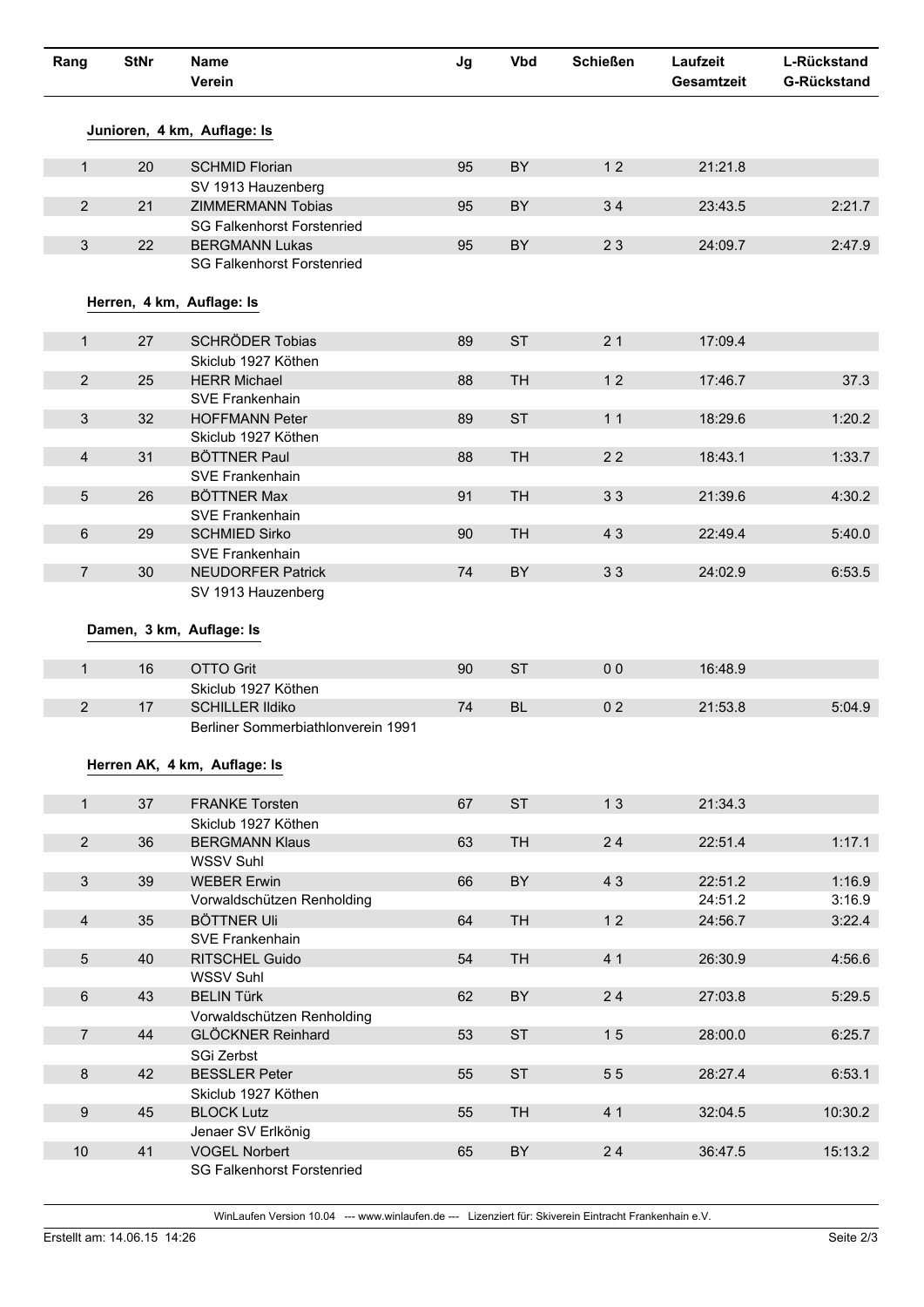Aus dem Kampfrichterprotokoll

Gemeldet:  $35$ Nicht am Start:  $\overline{2}$  $\overline{9}$ **ELSNER Felix TH** SVE Frankenhain Jugend männlich ZIELINSKY Gerald Herren AK 38 **ST** SGi Zerbst

In der Wertung: 33

Str-Nr. 13, 39 erhalten je nicht gelaufene Strafrunde 120 Sekunden Zeitstrafe

Für die Richtigkeit:

(Mario Milde)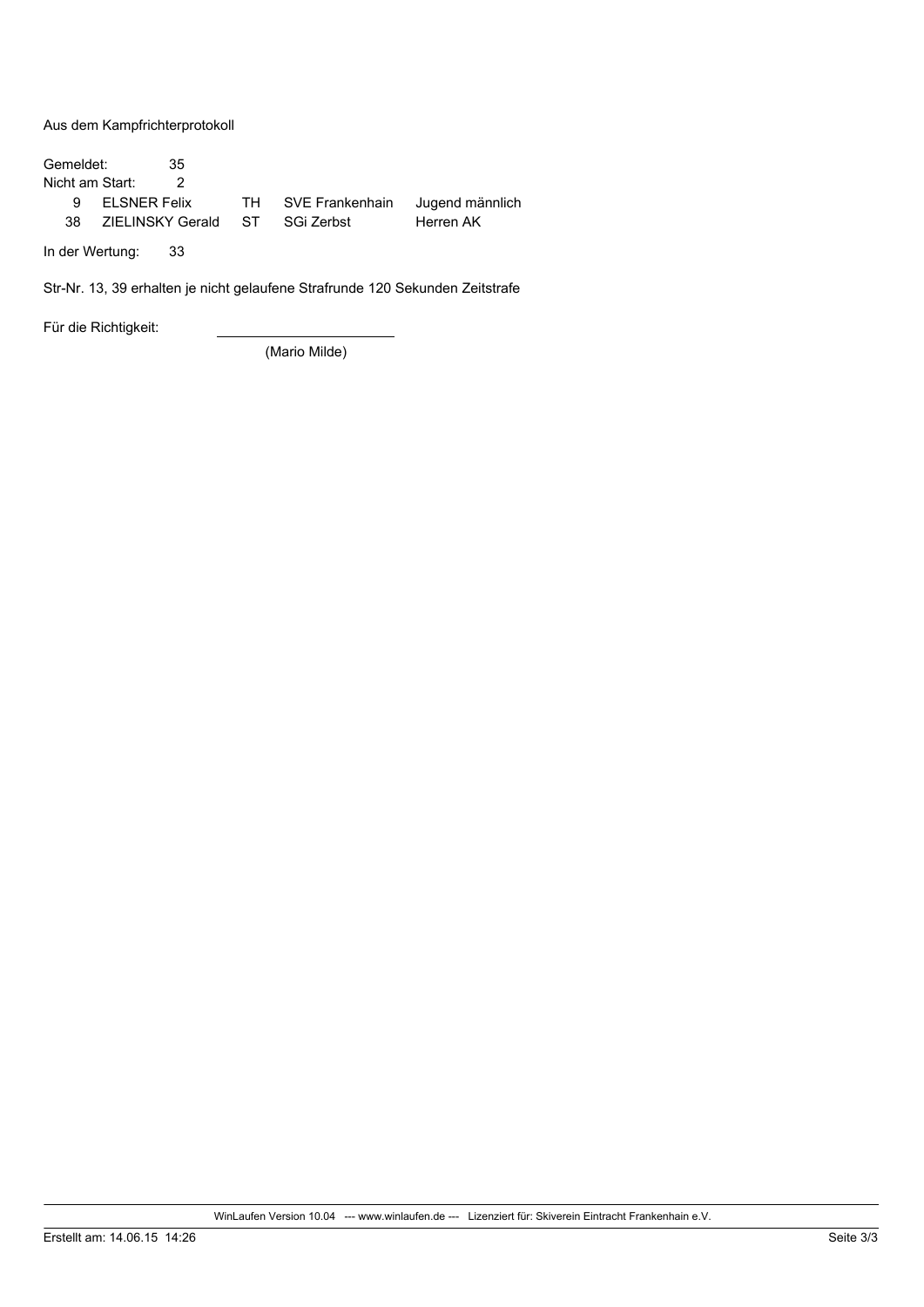

#### www.biathlon-frankenhain.de

# XV. Offene Thüringer Landesmeisterschaft im Sommerbiathlon - Massenstart mit KK - Gewehr **Schießhalle Oberhof**

13.06.2015

#### OFFIZIELLE ERGEBNISLISTE

|                                                      | Kampfgericht   |                                                         |        | <b>Technische Daten</b>         |                 |                               |                                          |  |  |  |
|------------------------------------------------------|----------------|---------------------------------------------------------|--------|---------------------------------|-----------------|-------------------------------|------------------------------------------|--|--|--|
| Chef des Wettkampfes:<br>Chef Zeitnahme:<br>Trainer: |                | Mario Milde<br>Alexander Prehn<br><b>Torsten Franke</b> |        | Streckenlängen:<br>Lauftechnik: |                 | 4 km; 5 km; 6 km<br>cross     |                                          |  |  |  |
| Trainer:                                             | Peter Stricker |                                                         |        | Wetter:<br>Temperatur Luft:     |                 | sonnig<br>$26^{\circ}$ C      |                                          |  |  |  |
| Rang                                                 | <b>StNr</b>    | <b>Name</b><br>Verein                                   | Jg     | <b>Vbd</b>                      | <b>Schießen</b> | Laufzeit<br><b>Gesamtzeit</b> | <b>L-Rückstand</b><br><b>G-Rückstand</b> |  |  |  |
|                                                      |                | Jugend männlich, 4 km, Auflage: Ils                     |        |                                 |                 |                               |                                          |  |  |  |
|                                                      |                |                                                         |        |                                 |                 |                               |                                          |  |  |  |
| $\mathbf{1}$                                         | 12             | <b>USBECK Philipp</b>                                   | 98     | <b>TH</b>                       | 011             | 21:21.6                       |                                          |  |  |  |
| $\overline{2}$                                       | $\overline{7}$ | <b>SVE Frankenhain</b><br><b>PICK Johannes</b>          | 98     | <b>ST</b>                       | 222             | 22:01.6                       | 40.0                                     |  |  |  |
|                                                      |                | Skiclub 1927 Köthen                                     |        |                                 |                 |                               |                                          |  |  |  |
| 3                                                    | 11             | <b>BAUMGARTEN Jonas</b>                                 | 98     | <b>ST</b>                       | 023             | 23:18.5                       | 1:56.9                                   |  |  |  |
|                                                      |                | Skiclub 1927 Köthen                                     |        |                                 |                 |                               |                                          |  |  |  |
| 4                                                    | 9              | <b>GOTZL Michael</b>                                    | 00     | <b>BY</b>                       | 321             | 26:37.4                       | 5:15.8                                   |  |  |  |
|                                                      |                | Vorwaldschützen Renholding                              |        |                                 |                 |                               |                                          |  |  |  |
| 5                                                    | 14             | <b>ECKSTEIN Jonas</b>                                   | 98     | <b>TH</b>                       | 303             | 29:36.1                       | 8:14.5                                   |  |  |  |
|                                                      |                | <b>SVE Frankenhain</b>                                  |        |                                 |                 |                               |                                          |  |  |  |
|                                                      |                | Jugend weiblich, 4 km, Auflage: Ils                     |        |                                 |                 |                               |                                          |  |  |  |
| $\mathbf{1}$                                         | 2 <sup>1</sup> | STERNTHAL Celina<br>Vorwaldschützen Renholding          | 99     | <b>BY</b>                       | 102             | 26:52.2                       |                                          |  |  |  |
| $\overline{2}$                                       | $\overline{4}$ | <b>KAPFHAMMER Laura</b>                                 | 99     | BY                              | 141             | 28:20.2                       | 1:28.0                                   |  |  |  |
|                                                      |                | Vorwaldschützen Renholding                              |        |                                 |                 |                               |                                          |  |  |  |
| 3                                                    | $\mathbf{3}$   | <b>KROIß Annika</b>                                     | 00     | BY                              | 252             | 30:58.7                       | 4:06.5                                   |  |  |  |
|                                                      |                | Vorwaldschützen Renholding                              |        |                                 |                 |                               |                                          |  |  |  |
| 4                                                    | $\mathbf{1}$   | NEUDORFER Johanna                                       | $00\,$ | BY                              | 544             | 32:09.0                       | 5:16.8                                   |  |  |  |
|                                                      |                | SV 1913 Hauzenberg                                      |        |                                 |                 | 34:09.0                       | 7:16.8                                   |  |  |  |
|                                                      |                | Junioren, 6 km, Auflage: Ilss                           |        |                                 |                 |                               |                                          |  |  |  |
| $\mathbf{1}$                                         | 22             | <b>SCHMID Florian</b>                                   | 95     | BY                              | 2013            | 35:21.1                       |                                          |  |  |  |
|                                                      |                | SV 1913 Hauzenberg                                      |        |                                 |                 |                               |                                          |  |  |  |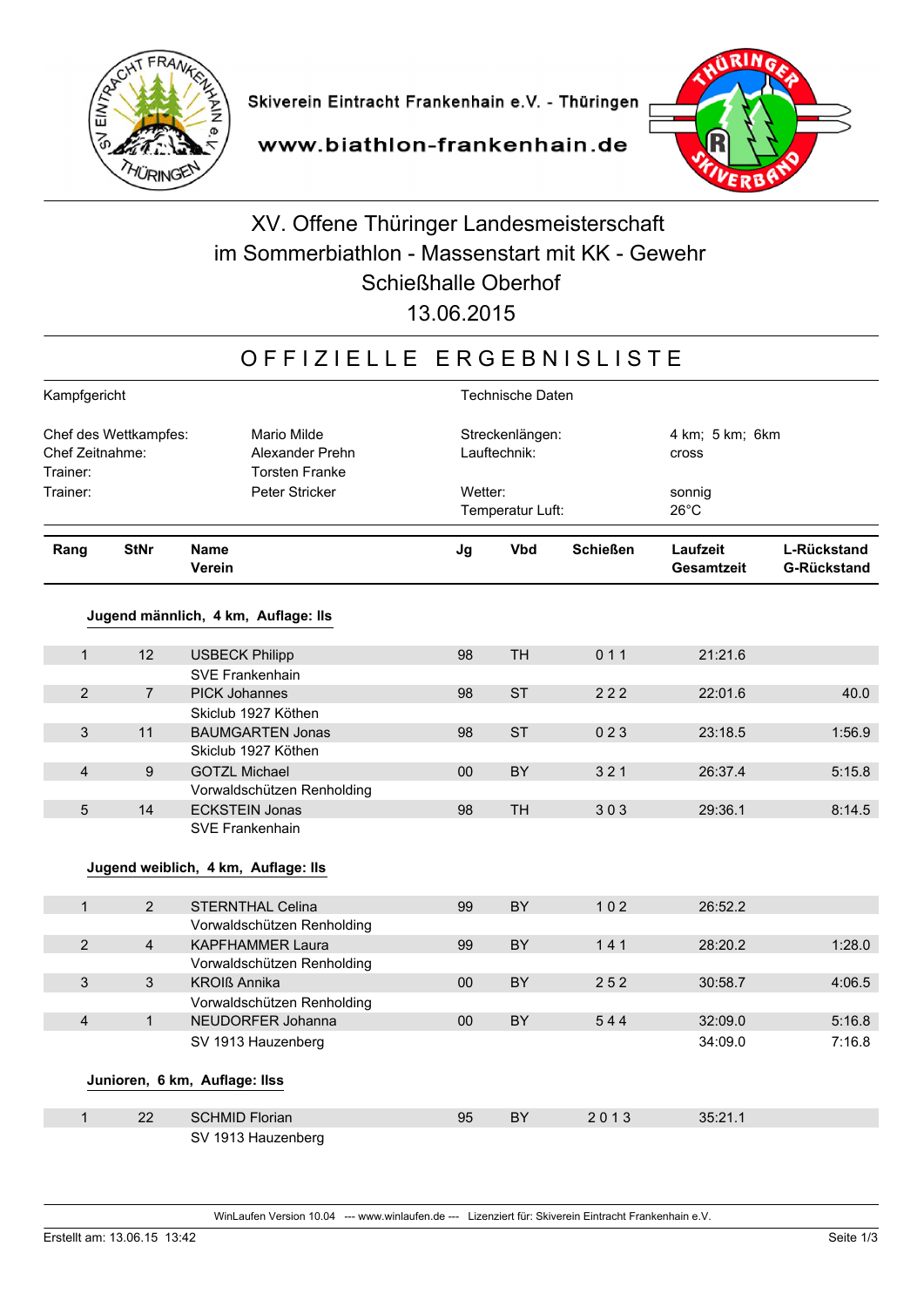| Rang            | <b>StNr</b>                   | <b>Name</b>                                                      |                                    | Jg | <b>Vbd</b>      | <b>Schießen</b> | Laufzeit          | L-Rückstand        |  |
|-----------------|-------------------------------|------------------------------------------------------------------|------------------------------------|----|-----------------|-----------------|-------------------|--------------------|--|
|                 |                               | Verein                                                           |                                    |    |                 |                 | <b>Gesamtzeit</b> | <b>G-Rückstand</b> |  |
| $\overline{2}$  | 21                            | <b>ZIMMERMANN Tobias</b>                                         |                                    | 95 | BY              | 5313            | 38:20.3           | 2:59.2             |  |
|                 |                               |                                                                  | <b>SG Falkenhorst Forstenried</b>  |    |                 |                 |                   |                    |  |
| $\mathbf{3}$    | 20                            | <b>BERGMANN Lukas</b>                                            |                                    | 95 | BY              | 2232            | 39:40.4           | 4:19.3             |  |
|                 |                               |                                                                  | <b>SG Falkenhorst Forstenried</b>  |    |                 |                 |                   |                    |  |
|                 |                               |                                                                  |                                    |    |                 |                 |                   |                    |  |
|                 |                               | Herren, 6 km, Auflage: Ilss                                      |                                    |    |                 |                 |                   |                    |  |
| $\mathbf{1}$    | 25                            | <b>HERR Michael</b>                                              |                                    | 88 | <b>TH</b>       | 2021            | 28:10.1           |                    |  |
|                 |                               | <b>SVE Frankenhain</b>                                           |                                    |    |                 |                 |                   |                    |  |
| $\overline{2}$  | 28                            | <b>HOFFMANN Peter</b>                                            |                                    | 89 | <b>ST</b>       | 0210            | 28:34.1           | 24.0               |  |
|                 |                               | Skiclub 1927 Köthen                                              |                                    |    |                 |                 |                   |                    |  |
| $\mathbf{3}$    | 32                            | <b>SCHRÖDER Tobias</b>                                           |                                    | 89 | <b>ST</b>       | 1422            | 29:18.3           | 1:08.2             |  |
|                 |                               | Skiclub 1927 Köthen                                              |                                    |    |                 |                 |                   |                    |  |
| $\overline{4}$  | 29                            | <b>BÖTTNER Paul</b>                                              |                                    | 88 | <b>TH</b>       | 0122            | 30:16.8           | 2:06.7             |  |
|                 |                               | <b>SVE Frankenhain</b>                                           |                                    |    |                 |                 |                   |                    |  |
| $5\phantom{.}$  | 30                            | <b>SCHMIED Sirko</b>                                             |                                    | 90 | <b>TH</b>       | 3444            | 38:32.8           | 10:22.7            |  |
|                 |                               | SVE Frankenhain                                                  |                                    |    |                 |                 |                   |                    |  |
| 6               | 31                            | <b>NEUDORFER Patrick</b>                                         |                                    | 74 | BY              | 4320            | 39:40.8           | 11:30.7            |  |
|                 |                               | SV 1913 Hauzenberg                                               |                                    |    |                 |                 |                   |                    |  |
|                 |                               |                                                                  |                                    |    |                 |                 |                   |                    |  |
|                 |                               | Damen, 5 km, Auflage: Ilss                                       |                                    |    |                 |                 |                   |                    |  |
| 1               | 17                            | <b>OTTO Grit</b>                                                 |                                    | 90 | <b>ST</b>       | 1011            | 29:22.0           |                    |  |
|                 |                               | Skiclub 1927 Köthen                                              |                                    |    |                 |                 |                   |                    |  |
| $\overline{2}$  | 16                            | <b>SCHILLER Ildiko</b>                                           |                                    | 74 | <b>BL</b>       | 3212            | 40:03.7           | 10:41.7            |  |
|                 |                               |                                                                  | Berliner Sommerbiathlonverein 1991 |    |                 |                 |                   |                    |  |
|                 |                               |                                                                  |                                    |    |                 |                 |                   |                    |  |
|                 |                               | Herren AK, 6 km, Auflage: Ilss                                   |                                    |    |                 |                 |                   |                    |  |
|                 |                               |                                                                  |                                    |    |                 |                 |                   |                    |  |
| $\mathbf{1}$    | 44                            | <b>FRANKE Torsten</b>                                            |                                    | 67 | <b>ST</b>       | 3042            | 35:58.8           |                    |  |
|                 |                               | Skiclub 1927 Köthen                                              |                                    |    |                 |                 |                   |                    |  |
| $\overline{2}$  | 36                            | <b>WEBER Erwin</b>                                               |                                    | 66 | BY              | 5323            | 37:27.2           | 1:28.4             |  |
|                 |                               |                                                                  | Vorwaldschützen Renholding         |    |                 |                 |                   |                    |  |
| 3               | 39                            | <b>BÖTTNER Uli</b>                                               |                                    | 64 | TН              | 3331            | 41:44.3           | 5:45.5             |  |
|                 |                               | <b>SVE Frankenhain</b>                                           |                                    |    |                 |                 |                   |                    |  |
| $\overline{4}$  | 37                            | <b>GLÖCKNER Reinhard</b>                                         |                                    | 53 | <b>ST</b>       | 2245            | 46:31.2           | 10:32.4            |  |
|                 |                               | SGi Zerbst                                                       |                                    |    |                 |                 |                   |                    |  |
| $\sqrt{5}$      | 38                            | <b>BELIN Türk</b>                                                |                                    | 62 | BY              | 4553            | 47:02.9           | 11:04.1            |  |
|                 |                               |                                                                  | Vorwaldschützen Renholding         |    |                 |                 |                   |                    |  |
| $\,6\,$         | 35                            | <b>BESSLER Peter</b>                                             |                                    | 55 | <b>ST</b>       | 5455            | 47:07.9           | 11:09.1            |  |
|                 |                               | Skiclub 1927 Köthen                                              |                                    |    |                 |                 |                   |                    |  |
| $\overline{7}$  | 45                            | <b>BLOCK Lutz</b>                                                |                                    | 55 | TH              | 4215            | 54:31.4           | 18:32.6            |  |
|                 |                               | Jenaer SV Erlkönig                                               |                                    |    |                 |                 |                   |                    |  |
|                 |                               |                                                                  |                                    |    |                 |                 |                   |                    |  |
|                 |                               |                                                                  |                                    |    |                 |                 |                   |                    |  |
|                 | Aus dem Kampfrichterprotokoll |                                                                  |                                    |    |                 |                 |                   |                    |  |
|                 |                               |                                                                  |                                    |    |                 |                 |                   |                    |  |
| Gemeldet:       |                               | 35                                                               |                                    |    |                 |                 |                   |                    |  |
| Nicht am Start: |                               | 8                                                                |                                    |    |                 |                 |                   |                    |  |
| 8               | STARROSKE Max                 | TH                                                               | <b>SVE Frankenhain</b>             |    | Jugend männlich |                 |                   |                    |  |
| 10              |                               | <b>ECKSTEIN Janik</b><br><b>TH</b><br><b>WSV Scheibe Alsbach</b> |                                    |    |                 | Jugend männlich |                   |                    |  |
| 13              | <b>ELSNER Felix</b>           | TH                                                               | SVE Frankenhain                    |    | Jugend männlich |                 |                   |                    |  |
| 27              | <b>BÖTTNER Max</b>            | <b>TH</b>                                                        | SVE Frankenhain                    |    | Herren          |                 |                   |                    |  |

| Gemeldet:       |                         | 35 |    |                                   |                 |
|-----------------|-------------------------|----|----|-----------------------------------|-----------------|
| Nicht am Start: |                         | 8  |    |                                   |                 |
| 8               | STARROSKE Max           |    | TН | SVE Frankenhain                   | Jugend männlich |
| 10              | <b>ECKSTEIN Janik</b>   |    | TН | WSV Scheibe Alsbach               | Jugend männlich |
| 13              | <b>ELSNER Felix</b>     |    | TН | <b>SVE Frankenhain</b>            | Jugend männlich |
| 27              | BÖTTNER Max             |    | TН | <b>SVE Frankenhain</b>            | Herren          |
| 40              | <b>BERGMANN Klaus</b>   |    | TН | WSSV Suhl                         | Herren AK       |
| 41              | <b>RITSCHEL Guido</b>   |    | TН | WSSV Suhl                         | Herren AK       |
| 42              | <b>VOGEL Norbert</b>    |    | BY | <b>SG Falkenhorst Forstenried</b> | Herren AK       |
| 43              | <b>ZIELINSKY Gerald</b> |    | ST | SGi Zerbst                        | Herren AK       |
|                 |                         |    |    |                                   |                 |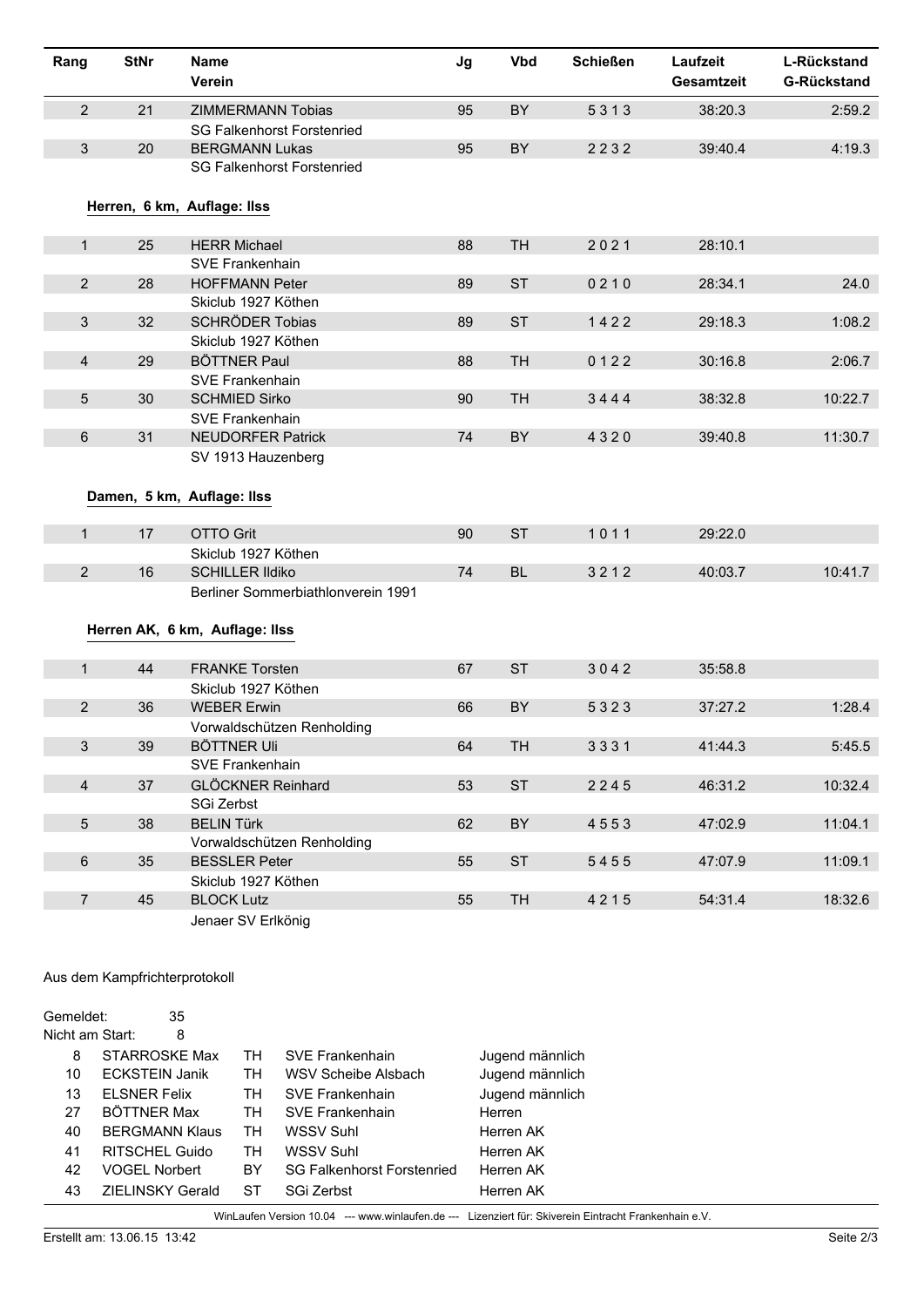In der Wertung: 27

Str. 1 erhält je nicht gelaufene Strafrunde 120s Zeitstrafe

Für die Richtigkeit:

(Mario Milde)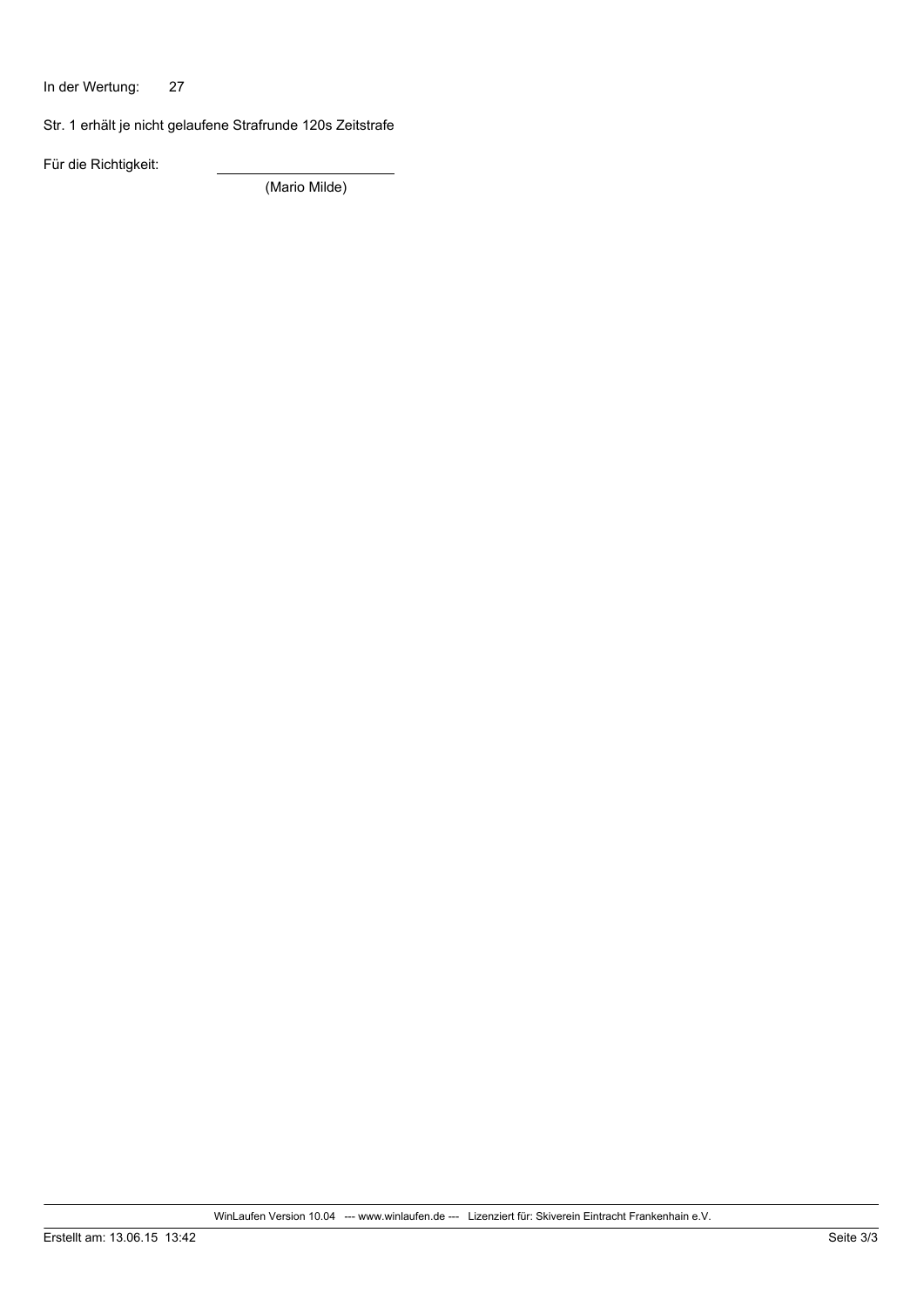



www.biathlon-frankenhain.de

# XV. Offene Thüringer Landesmeisterschaft im Sommerbiathlon - Sprint mit Luftgewehr Biathlonzentrum Frankenhain

14.06.2015

### OFFIZIELLE ERGEBNISLISTE

| Kampfgericht             |                                                                                                                            |                        |                                         | <b>Technische Daten</b> |                                 |                 |                               |                                          |  |
|--------------------------|----------------------------------------------------------------------------------------------------------------------------|------------------------|-----------------------------------------|-------------------------|---------------------------------|-----------------|-------------------------------|------------------------------------------|--|
|                          | Chef des Wettkampfes:<br>André Hellmundt<br>Chef Zeitnahme:<br>Alexander Prehn<br>Trainer SSV Großbreitenbach:<br>Uwe Koch |                        |                                         |                         | Streckenlängen:<br>Lauftechnik: |                 | <b>Cross</b>                  | 2,4 km; 3 km; 4 km                       |  |
| Trainer SVE Frankenhain: |                                                                                                                            |                        | Herbert Wiegand                         |                         | Wetter:                         |                 | sonnig                        |                                          |  |
| Trainer Skiclub Köthen:  |                                                                                                                            |                        | <b>Kerstin Finze</b>                    |                         | Temperatur Luft:                |                 | $26^{\circ}$ C                |                                          |  |
|                          |                                                                                                                            |                        |                                         |                         |                                 |                 |                               |                                          |  |
| Rang                     | <b>StNr</b>                                                                                                                | <b>Name</b><br>Verein  |                                         | Jg                      | <b>Vbd</b>                      | <b>Schießen</b> | Laufzeit<br><b>Gesamtzeit</b> | <b>L-Rückstand</b><br><b>G-Rückstand</b> |  |
|                          |                                                                                                                            |                        | Schüler B männlich, 2.4 km, Auflage: II |                         |                                 |                 |                               |                                          |  |
|                          |                                                                                                                            |                        |                                         |                         |                                 |                 |                               |                                          |  |
| $\mathbf{1}$             | 19                                                                                                                         | <b>HOFMANN Julius</b>  |                                         | 04                      | <b>TH</b>                       | 23              | 16:44.8                       |                                          |  |
|                          |                                                                                                                            |                        | SV Eintracht Frankenhain                |                         |                                 |                 |                               |                                          |  |
| $\overline{2}$           | 18                                                                                                                         | <b>TÜRKON Marius</b>   |                                         | 03                      | <b>TH</b>                       | 22              | 17:11.9                       | 27.1                                     |  |
|                          |                                                                                                                            |                        | SV Eintracht Frankenhain                |                         |                                 |                 |                               |                                          |  |
|                          |                                                                                                                            |                        |                                         |                         |                                 |                 |                               |                                          |  |
|                          |                                                                                                                            |                        | Schüler C männlich, 2.4 km, Auflage: II |                         |                                 |                 |                               |                                          |  |
| $\mathbf{1}$             | 5                                                                                                                          | FINZE Alexander        |                                         | 06                      | <b>ST</b>                       | 11              | 14:58.8                       |                                          |  |
|                          |                                                                                                                            |                        | Skiclub 1927 Köthen                     |                         |                                 |                 |                               |                                          |  |
| $\overline{2}$           | $6\phantom{a}$                                                                                                             | <b>TWIEG Henrik</b>    |                                         | 08                      | <b>ST</b>                       | 12              | 18:55.1                       | 3:56.3                                   |  |
|                          |                                                                                                                            |                        | Skiclub 1927 Köthen                     |                         |                                 |                 |                               |                                          |  |
|                          |                                                                                                                            |                        |                                         |                         |                                 |                 |                               |                                          |  |
|                          |                                                                                                                            |                        | Schüler B weiblich, 2.4 km, Auflage: II |                         |                                 |                 |                               |                                          |  |
|                          |                                                                                                                            |                        |                                         |                         |                                 |                 |                               |                                          |  |
| $\mathbf{1}$             | 14                                                                                                                         | <b>MELZER Luise</b>    |                                         | 03                      | <b>TH</b>                       | 10              | 14:56.1                       |                                          |  |
|                          |                                                                                                                            |                        | SV Eintracht Frankenhain                |                         |                                 |                 |                               |                                          |  |
| $\overline{2}$           | 12                                                                                                                         | <b>MOTHES Anna</b>     |                                         | 04                      | <b>TH</b>                       | 0 <sub>1</sub>  | 15:21.1                       | 25.0                                     |  |
|                          |                                                                                                                            |                        | SV Eintracht Frankenhain                |                         |                                 |                 |                               |                                          |  |
| $\mathfrak{S}$           | 10                                                                                                                         | <b>HEYDT Nathalie</b>  |                                         | 04                      | <b>TH</b>                       | 0 <sub>1</sub>  | 15:50.9                       | 54.8                                     |  |
|                          |                                                                                                                            |                        | SV Eintracht Frankenhain                |                         |                                 |                 |                               |                                          |  |
| 4                        | 13                                                                                                                         |                        | <b>DINGELSTEDT Josephine</b>            | 03                      | <b>TH</b>                       | 32              | 16:29.2                       | 1:33.1                                   |  |
|                          |                                                                                                                            |                        | SV Eintracht Frankenhain                |                         |                                 |                 |                               |                                          |  |
| $\overline{5}$           | $9\,$                                                                                                                      | <b>TÖPPER Charlott</b> |                                         | 03                      | <b>TH</b>                       | 21              | 17:34.2                       | 2:38.1                                   |  |
|                          |                                                                                                                            |                        | SV Eintracht Frankenhain                |                         |                                 |                 |                               |                                          |  |
| 6                        | 11                                                                                                                         | DÄNZER Saskia          |                                         | 03                      | <b>BY</b>                       | 32              | 18:35.9                       | 3:39.8                                   |  |
|                          |                                                                                                                            | <b>SG Wörnitz</b>      |                                         |                         |                                 |                 |                               |                                          |  |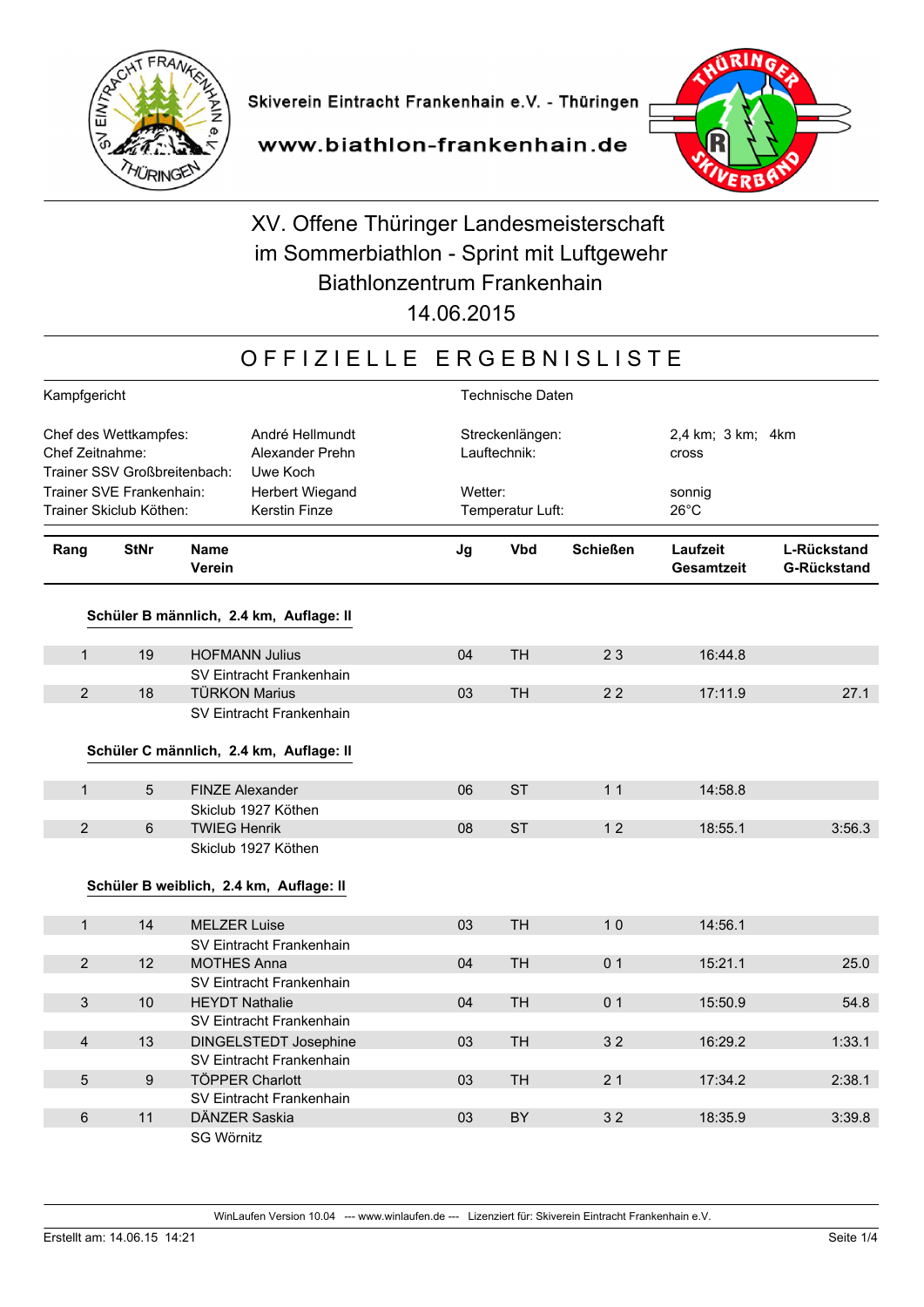| Rang           | <b>StNr</b>    | <b>Name</b><br>Verein                   | Jg     | <b>Vbd</b> | <b>Schießen</b> | Laufzeit<br><b>Gesamtzeit</b> | L-Rückstand<br><b>G-Rückstand</b> |
|----------------|----------------|-----------------------------------------|--------|------------|-----------------|-------------------------------|-----------------------------------|
|                |                | Schüler C weiblich, 2.4 km, Auflage: II |        |            |                 |                               |                                   |
| $\mathbf{1}$   | $\overline{2}$ | <b>TWIEG Ronja</b>                      | 05     | <b>ST</b>  | 43              | 20:56.4                       |                                   |
|                |                | Skiclub 1927 Köthen                     |        |            |                 |                               |                                   |
| $\overline{2}$ | $\mathbf{1}$   | <b>KAPPEL Larissa</b>                   | 08     | <b>ST</b>  | 22              | 22:00.0                       | 1:03.6                            |
|                |                | Skiclub 1927 Köthen                     |        |            |                 |                               |                                   |
|                |                | Schüler A männlich, 2.4 km, Auflage: Is |        |            |                 |                               |                                   |
| $\mathbf{1}$   | 29             | <b>LOETTEL Cedrik</b>                   | 01     | <b>ST</b>  | 21              | 12:12.3                       |                                   |
|                |                | Skiclub 1927 Köthen                     |        |            |                 |                               |                                   |
| $\overline{2}$ | 27             | DÄNZER Sebastian                        | 01     | BY         | 20              | 13:29.5                       | 1:17.2                            |
|                |                | <b>SG Wörnitz</b>                       |        |            |                 |                               |                                   |
| $\mathbf{3}$   | 35             | <b>BARCHEWITZ Oscar</b>                 | 01     | <b>TH</b>  | 3 <sub>1</sub>  | 13:59.2                       | 1:46.9                            |
|                |                | SV Eintracht Frankenhain                |        |            |                 |                               |                                   |
| $\overline{4}$ | 34             | <b>DENICH Jakob</b>                     | 02     | BY         | 33              | 14:36.1                       | 2:23.8                            |
|                |                | SG Hubertus Grombühl                    |        |            |                 |                               |                                   |
| 5              | 31             | <b>EBERHARDT Noel Maxim</b>             | 01     | <b>TH</b>  | 42              | 14:49.4                       | 2:37.1                            |
|                |                | SV Eintracht Frankenhain                |        |            |                 |                               |                                   |
| 6              | 32             | <b>BAUMGARDT Johannes</b>               | 02     | <b>TH</b>  | 12              | 15:02.4                       | 2:50.1                            |
|                |                | SV Eintracht Frankenhain                |        |            |                 |                               |                                   |
| $\overline{7}$ | 28             | <b>NEUMANN Malte</b>                    | 01     | <b>ST</b>  | 24              | 15:45.6                       | 3:33.3                            |
|                |                | Skiclub 1927 Köthen                     |        |            |                 |                               |                                   |
| 8              | 30             | <b>HERFURTH Timon</b>                   | 02     | <b>ST</b>  | 25              | 16:40.8                       | 4:28.5                            |
|                |                | Skiclub 1927 Köthen                     |        |            |                 |                               |                                   |
|                |                | Schüler A weiblich, 2.4 km, Auflage: Is |        |            |                 |                               |                                   |
| $\mathbf{1}$   | 23             | <b>PREHN Vanessa</b>                    | 01     | <b>TH</b>  | 13              | 15:13.1                       |                                   |
|                |                | SV Eintracht Frankenhain                |        |            |                 |                               |                                   |
| $\overline{2}$ | 24             | <b>MEYER Lucy</b>                       | 01     | <b>TH</b>  | 13              | 15:14.5                       | 1.4                               |
|                |                | SV Eintracht Frankenhain                |        |            |                 |                               |                                   |
| 3              | 22             | <b>KRINNINGER Anna</b>                  | 01     | BY         | 15              | 16:04.8                       | 51.7                              |
|                |                | kgl. priv. SG Breitenberg               |        |            |                 |                               |                                   |
|                |                |                                         |        |            |                 |                               |                                   |
|                |                | Jugend männlich, 3 km, Auflage: Is      |        |            |                 |                               |                                   |
|                |                |                                         |        |            |                 |                               |                                   |
| 1              | 51             | <b>PICK Johannes</b>                    | 98     | <b>ST</b>  | 0 <sub>1</sub>  | 13:24.8                       |                                   |
|                |                | Skiclub 1927 Köthen                     |        |            |                 |                               |                                   |
| $\overline{2}$ | 48             | <b>USBECK Philipp</b>                   | 98     | <b>TH</b>  | 10              | 14:11.5                       | 46.7                              |
|                |                | SVE Frankenhain                         |        |            |                 |                               |                                   |
| $\mathbf{3}$   | 49             | <b>BAUMGARTEN Jonas</b>                 | 98     | <b>ST</b>  | 12              | 15:11.3                       | 1:46.5                            |
|                |                | Skiclub 1927 Köthen                     |        |            |                 |                               |                                   |
| $\overline{4}$ | 47             | <b>WUZEL Lukas</b>                      | $00\,$ | BY         | 21              | 16:50.9                       | 3:26.1                            |
|                |                | SG Wörnitz                              |        |            |                 |                               |                                   |
| 5              | 52             | <b>BLASCHCZOK Sandro</b>                | $00\,$ | <b>TH</b>  | 12              | 17:07.0                       | 3:42.2                            |
|                |                | SVE Frankenhain                         |        |            |                 |                               |                                   |
| $6\,$          | 53             | <b>ECKSTEIN Jonas</b>                   | 98     | <b>TH</b>  | 31              | 18:11.8                       | 4:47.0                            |
|                |                | SVE Frankenhain                         |        |            |                 |                               |                                   |
| $\overline{7}$ | 46             | MEYER-LOHMANN Jonas<br>SVE Frankenhain  | $00\,$ | TH         | 12              | 18:16.4                       | 4:51.6                            |
|                |                |                                         |        |            |                 |                               |                                   |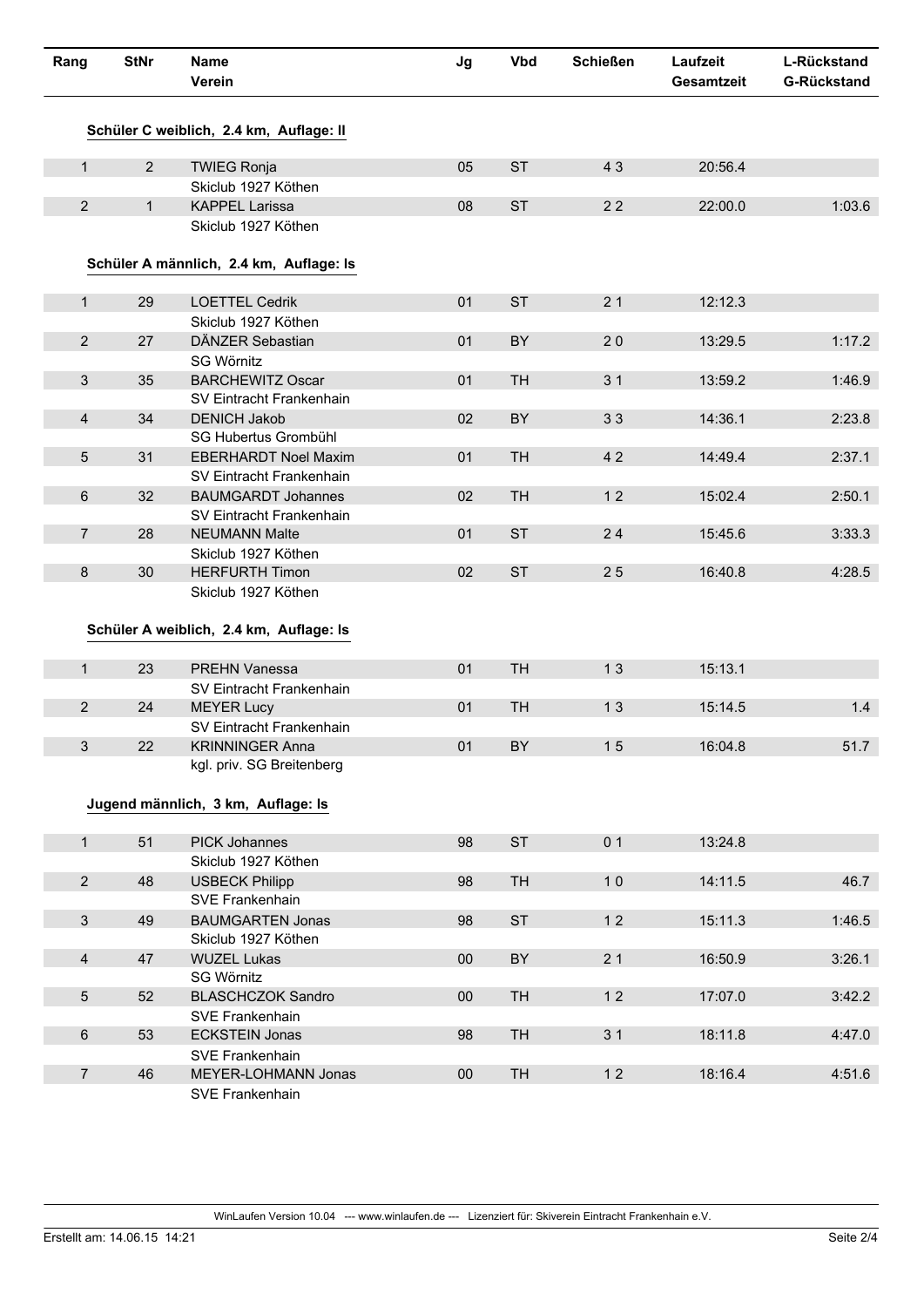| Rang           | <b>StNr</b> | <b>Name</b><br>Verein                                               | Jg     | <b>Vbd</b> | <b>Schießen</b> | Laufzeit<br>Gesamtzeit | L-Rückstand<br><b>G-Rückstand</b> |
|----------------|-------------|---------------------------------------------------------------------|--------|------------|-----------------|------------------------|-----------------------------------|
|                |             | Jugend weiblich, 3 km, Auflage: Is                                  |        |            |                 |                        |                                   |
| $\mathbf{1}$   | 41          | <b>TETZLAFF Lea</b>                                                 | $00\,$ | <b>TH</b>  | 0 <sub>1</sub>  | 17:47.7                |                                   |
|                |             | SVE Frankenhain                                                     |        |            |                 |                        |                                   |
| $\overline{2}$ | 39          | <b>STURM Lea Charlotte</b>                                          | 99     | <b>TH</b>  | 11              | 20:02.8                | 2:15.1                            |
|                |             | SVE Frankenhain                                                     |        |            |                 |                        |                                   |
| $\mathbf{3}$   | 43          | <b>ZENTGRAF Cora</b>                                                | $00\,$ | <b>TH</b>  | 0 <sub>0</sub>  | 20:53.4                | 3:05.7                            |
|                |             | SVE Frankenhain                                                     |        |            |                 |                        |                                   |
| $\overline{4}$ | 40          | <b>HEYER Almuth</b>                                                 | 00     | <b>TH</b>  | 12              | 23:28.5                | 5:40.8                            |
|                |             | SVE Frankenhain                                                     |        |            |                 |                        |                                   |
| 5              | 42          | DÄNZER Svenja<br>SG Wörnitz                                         | 99     | BY         | 34              | 25:15.3                | 7:27.6                            |
|                |             | Junioren, 4 km, Auflage: Is                                         |        |            |                 |                        |                                   |
| $\mathbf{1}$   | 88          | <b>ZIMMERMANN Tobias</b>                                            | 95     | BY         | 12              | 20:33.8                |                                   |
|                |             | <b>SG Falkenhorst Forstenried</b>                                   |        |            |                 |                        |                                   |
| $\overline{2}$ | 89          | <b>BERGMANN Lukas</b>                                               | 95     | BY         | 11              | 22:42.7                | 2:08.9                            |
|                |             | <b>SG Falkenhorst Forstenried</b><br>Juniorinnen, 3 km, Auflage: Is |        |            |                 |                        |                                   |
| 1              | 55          | <b>VOGEL Julia</b>                                                  | 96     | BY         | 10              | 16:26.0                |                                   |
|                |             | <b>SG Falkenhorst Forstenried</b>                                   |        |            |                 |                        |                                   |
|                |             | Herren I, 4 km, Auflage: Is                                         |        |            |                 |                        |                                   |
| $\mathbf{1}$   | 75          | <b>HERR Michael</b>                                                 | 88     | <b>TH</b>  | 0 <sub>1</sub>  | 17:20.7                |                                   |
| $\overline{2}$ |             | SVE Frankenhain                                                     |        | <b>TH</b>  | 0 <sub>1</sub>  |                        |                                   |
|                | 77          | <b>BÖTTNER Paul</b><br>SVE Frankenhain                              | 88     |            |                 | 17:29.5                | 8.8                               |
| 3              | 78          | <b>HOFFMANN Peter</b>                                               | 89     | <b>ST</b>  | 0 <sub>2</sub>  | 18:15.4                | 54.7                              |
|                |             | Skiclub 1927 Köthen                                                 |        |            |                 |                        |                                   |
|                |             | Damen I, 3 km, Auflage: Is                                          |        |            |                 |                        |                                   |
| $\mathbf{1}$   | 58          | <b>OTTO Grit</b>                                                    | 90     | <b>ST</b>  | 0 <sub>0</sub>  | 16:42.2                |                                   |
|                |             | Skiclub 1927 Köthen                                                 |        |            |                 |                        |                                   |
| $\overline{2}$ | 59          | <b>BÜTTNER Juliane</b><br>Großbreitenbacher SV                      | 85     | TH         | 22              | 17:48.7                | 1:06.5                            |
|                |             | Herren II, 4 km, Auflage: Is                                        |        |            |                 |                        |                                   |
| $\mathbf{1}$   | 82          | <b>RAAB Matthias</b>                                                | 73     | BY         | 3 <sub>1</sub>  | 19:07.2                |                                   |
|                |             | SG Hubertus Grombühl                                                |        |            |                 |                        |                                   |
| $\overline{2}$ | 80          | <b>WIEDMANN Robert</b>                                              | 70     | BY         | 12              | 21:49.0                | 2:41.8                            |
|                |             | kgl. priv. SG Breitenberg                                           |        |            |                 |                        |                                   |
| $\mathbf{3}$   | 81          | <b>KREIDLER Bernd</b>                                               | 70     | ${\sf SB}$ | 11              | 23:13.9                | 4:06.7                            |
|                |             | SV Kippenheim                                                       |        |            |                 |                        |                                   |
|                |             | Damen II, 3 km, Auflage: Is                                         |        |            |                 |                        |                                   |
| $\mathbf{1}$   | 62          | <b>SCHILLER Ildiko</b>                                              | 74     | <b>BL</b>  | 0 <sub>1</sub>  | 19:41.7                |                                   |
|                |             | Berliner Sommerbiathlonverein 1991                                  |        |            |                 |                        |                                   |
|                |             |                                                                     |        |            |                 |                        |                                   |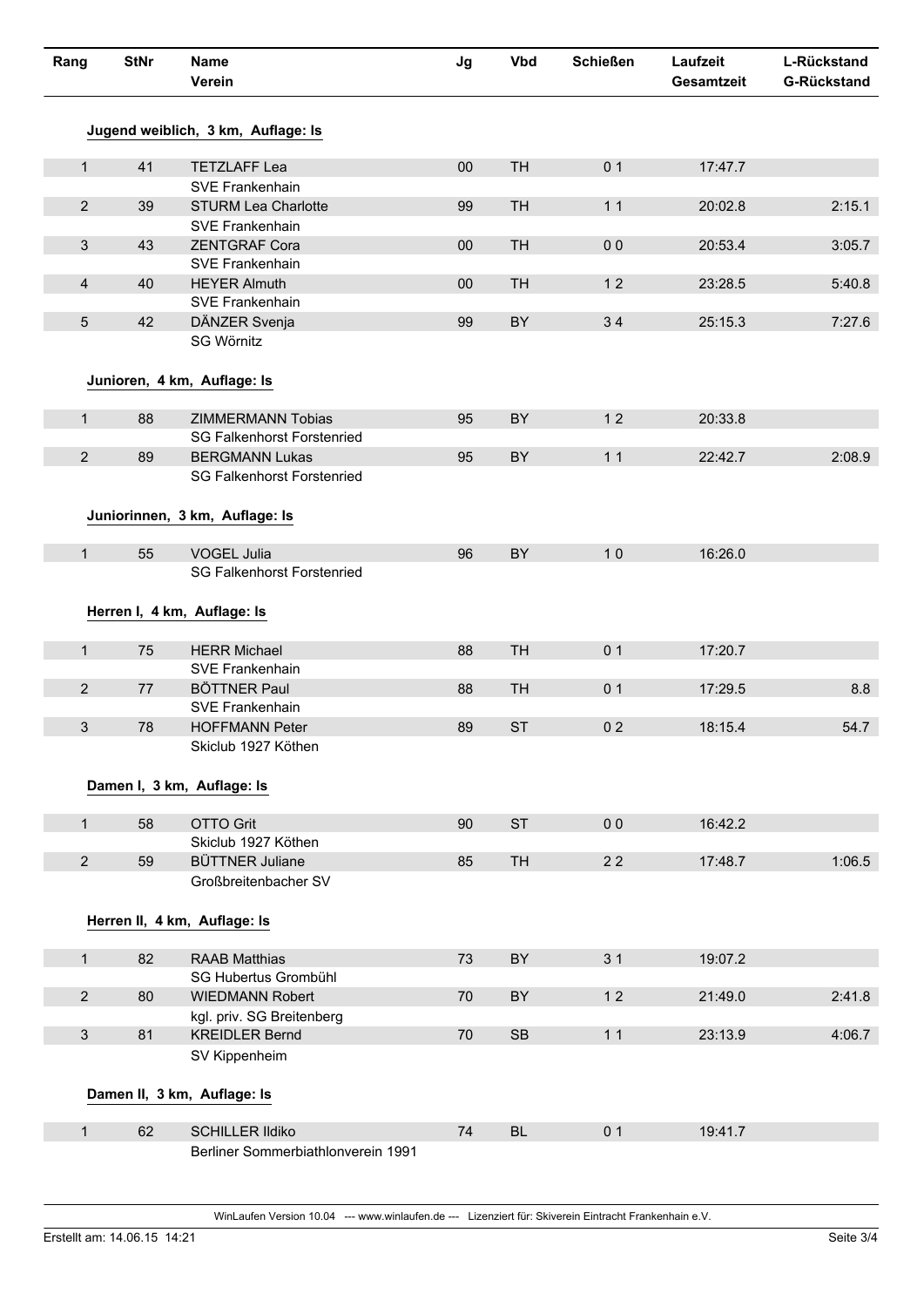| Rang            | <b>StNr</b>                   | <b>Name</b><br>Verein                 | Jg | <b>Vbd</b>         | <b>Schießen</b> | Laufzeit<br><b>Gesamtzeit</b> | L-Rückstand<br><b>G-Rückstand</b> |
|-----------------|-------------------------------|---------------------------------------|----|--------------------|-----------------|-------------------------------|-----------------------------------|
|                 |                               | Herren AK, 4 km, Auflage: Is          |    |                    |                 |                               |                                   |
| $\mathbf{1}$    | 87                            | <b>FRANKE Torsten</b>                 | 67 | <b>ST</b>          | 14              | 20:41.1                       |                                   |
|                 |                               | Skiclub 1927 Köthen                   |    |                    |                 |                               |                                   |
| $\overline{2}$  | 86                            | <b>WINZIG Friedrich</b>               | 62 | BY                 | 0 <sub>0</sub>  | 20:56.3                       | 15.2                              |
|                 |                               | SG Hubertus Grombühl                  |    |                    |                 |                               |                                   |
| $\mathfrak{S}$  | 85                            | <b>BÖTTNER Uli</b>                    | 64 | <b>TH</b>          | 22              | 24:10.1                       | 3:29.0                            |
|                 |                               | SVE Frankenhain                       |    |                    |                 |                               |                                   |
|                 |                               |                                       |    |                    |                 |                               |                                   |
|                 |                               | Damen AK, 3 km, Auflage: Is           |    |                    |                 |                               |                                   |
|                 |                               |                                       |    |                    |                 |                               |                                   |
| $\mathbf{1}$    | 66                            | <b>RAUCH Sabine</b>                   | 66 | <b>TH</b>          | 10              | 18:58.9                       |                                   |
|                 |                               | SSV Großbreitenbach                   |    |                    |                 |                               |                                   |
| $\overline{2}$  | 67                            | <b>TUTZAUER Waltraud</b>              | 63 | <b>WT</b>          | 44              | 28:22.0                       | 9:23.1                            |
|                 |                               | Sabt. Altheim                         |    |                    |                 |                               |                                   |
|                 |                               |                                       |    |                    |                 |                               |                                   |
|                 |                               | Senioren, 3 km, Auflage: Is           |    |                    |                 |                               |                                   |
|                 |                               |                                       |    |                    |                 |                               |                                   |
| $\mathbf{1}$    | 70                            | SANDREUTER Wolfgang                   | 51 | BY                 | 12              | 18:09.4                       |                                   |
|                 |                               | DJK-SV Abt. Schützen Sommerach        |    |                    |                 |                               |                                   |
| $\overline{2}$  | 71                            | <b>BESSLER Peter</b>                  | 55 | <b>ST</b>          | 23              | 19:34.0                       | 1:24.6                            |
|                 |                               | Skiclub 1927 Köthen                   |    |                    |                 |                               |                                   |
|                 |                               |                                       |    |                    |                 |                               |                                   |
|                 |                               |                                       |    |                    |                 |                               |                                   |
|                 | Aus dem Kampfrichterprotokoll |                                       |    |                    |                 |                               |                                   |
|                 |                               |                                       |    |                    |                 |                               |                                   |
| Gemeldet:       |                               | 59                                    |    |                    |                 |                               |                                   |
| Nicht am Start: |                               | 5                                     |    |                    |                 |                               |                                   |
| 33              | <b>HOFMANN Jacob</b>          | <b>TH</b><br>SV Eintracht Frankenhain |    | Schüler A männlich |                 |                               |                                   |
| 38              | <b>PFEUFFER Nathalie</b>      | <b>SVE Frankenhain</b><br>TH          |    | Jugend weiblich    |                 |                               |                                   |

Jugend männlich

Herren I

Herren I

| HOFMANN Jacob            |     | <b>TH</b> SV Eintracht Frankenhain |
|--------------------------|-----|------------------------------------|
| <b>PFEUFFER Nathalie</b> |     | <b>TH</b> SVE Frankenhain          |
| <b>ELSNER Felix</b>      | TH. | <b>SVE Frankenhain</b>             |
| <b>SCHMIED Sirko</b>     | TH. | <b>SVE Frankenhain</b>             |
| <b>BÖTTNER Max</b>       | TH. | <b>SVE Frankenhain</b>             |

In der Wertung: 54

Für die Richtigkeit:

50

74

76

(André Hellmundt)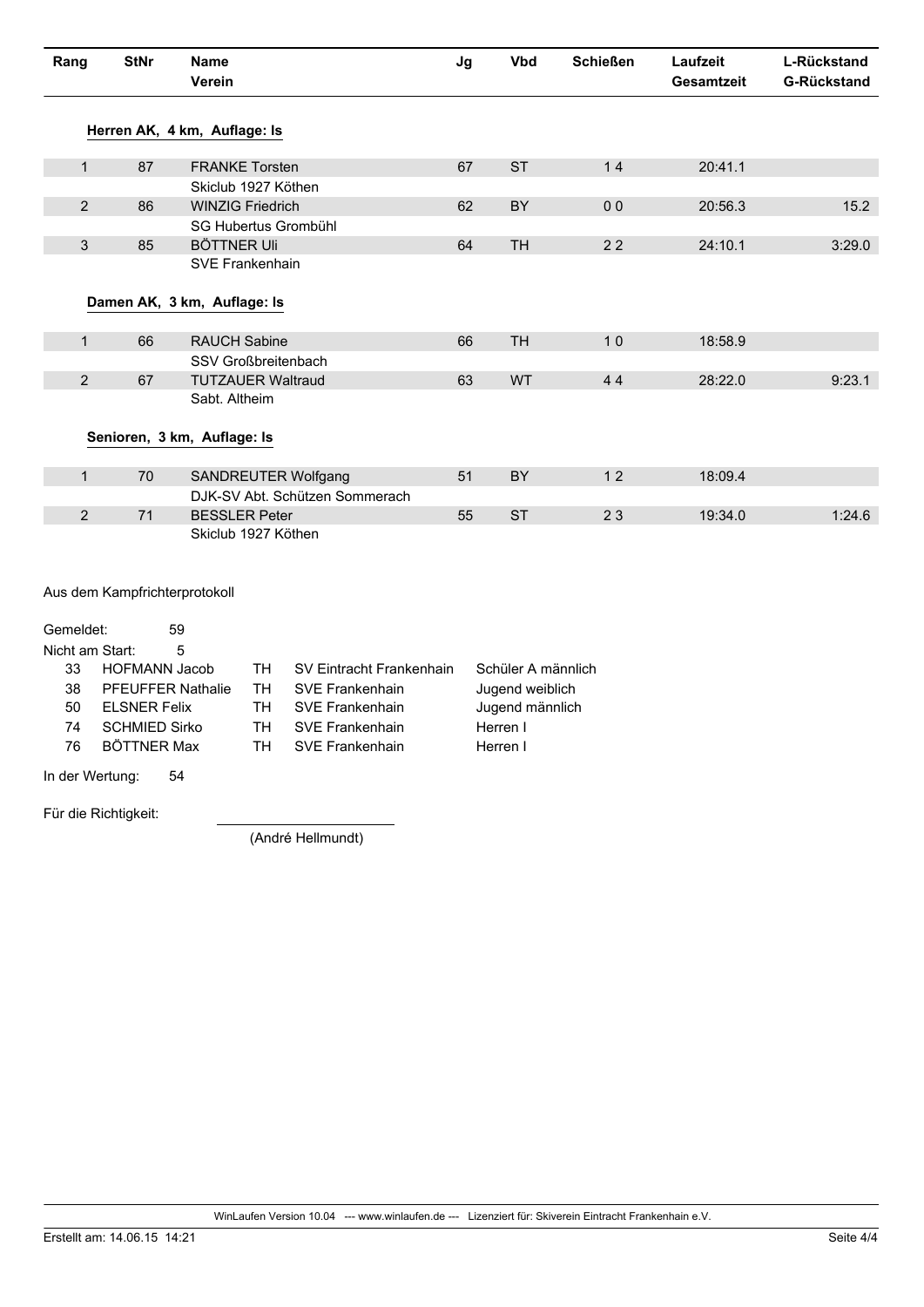

www.biathlon-frankenhain.de



## XV. Offene Thüringer Landesmeisterschaft im Sommerbiathlon - Targetsprint mit Luftgewehr Biathlonzentrum Frankenhain

14.06.2015

### OFFIZIELLE ERGEBNISLISTE

| Kampfgericht                                                             |                  |                                                | <b>Technische Daten</b> |                                 |                 |                        |                                          |  |
|--------------------------------------------------------------------------|------------------|------------------------------------------------|-------------------------|---------------------------------|-----------------|------------------------|------------------------------------------|--|
| Chef des Wettkampfes:<br>Chef Zeitnahme:<br>Trainer SSV Großbreitenbach: |                  | André Hellmundt<br>Alexander Prehn<br>Uwe Koch |                         | Streckenlängen:<br>Lauftechnik: |                 |                        |                                          |  |
| Trainer SVE Frankenhain:                                                 |                  | Herbert Wiegand                                | Wetter:                 |                                 |                 | sonnig                 |                                          |  |
| Trainer Skiclub Köthen:                                                  |                  | Kerstin Finze                                  |                         | Temperatur Luft:                |                 | $26^{\circ}$ C         |                                          |  |
| Rang                                                                     | <b>StNr</b>      | <b>Name</b><br>Verein                          | Jg                      | <b>Vbd</b>                      | <b>Schießen</b> | Laufzeit<br>Gesamtzeit | <b>L-Rückstand</b><br><b>G-Rückstand</b> |  |
|                                                                          |                  | Schüler B männlich, 1.2 km, Auflage: II        |                         |                                 |                 |                        |                                          |  |
| $\mathbf{1}$                                                             | 17               | <b>HOFMANN Julius</b>                          | 04                      | <b>TH</b>                       |                 | 7:55.0                 |                                          |  |
|                                                                          |                  | SV Eintracht Frankenhain                       |                         |                                 |                 |                        |                                          |  |
| 2                                                                        | 18               | <b>TÜRKON Marius</b>                           | 03                      | <b>TH</b>                       |                 | 7:56.1                 | 1.1                                      |  |
|                                                                          |                  | SV Eintracht Frankenhain                       |                         |                                 |                 |                        |                                          |  |
|                                                                          |                  | Schüler C männlich, 1.2 km, Auflage: II        |                         |                                 |                 |                        |                                          |  |
|                                                                          |                  |                                                |                         |                                 |                 |                        |                                          |  |
| $\mathbf{1}$                                                             | 6                | <b>FINZE Alexander</b>                         | 06                      | <b>ST</b>                       |                 | 7:08.5                 |                                          |  |
|                                                                          |                  | Skiclub 1927 Köthen                            |                         |                                 |                 |                        |                                          |  |
| $\overline{2}$                                                           | 5                | <b>TWIEG Henrik</b>                            | 08                      | <b>ST</b>                       |                 | 7:50.8                 | 42.3                                     |  |
|                                                                          |                  | Skiclub 1927 Köthen                            |                         |                                 |                 |                        |                                          |  |
|                                                                          |                  | Schüler B weiblich, 1.2 km, Auflage: II        |                         |                                 |                 |                        |                                          |  |
|                                                                          |                  |                                                |                         |                                 |                 |                        |                                          |  |
| $\mathbf{1}$                                                             | 13               | DÄNZER Saskia                                  | 03                      | BY                              |                 | 6:05.9                 |                                          |  |
|                                                                          |                  | SG Wörnitz                                     |                         |                                 |                 |                        |                                          |  |
| $\overline{2}$                                                           | 11               | <b>TÖPPER Charlott</b>                         | 03                      | <b>TH</b>                       |                 | 7:18.9                 | 1:13.0                                   |  |
|                                                                          |                  | SV Eintracht Frankenhain                       |                         |                                 |                 |                        |                                          |  |
| $\sqrt{3}$                                                               | 12               | <b>MOTHES Anna</b>                             | 04                      | <b>TH</b>                       |                 | 7:52.1                 | 1:46.2                                   |  |
|                                                                          |                  | SV Eintracht Frankenhain                       |                         |                                 |                 |                        |                                          |  |
| $\overline{4}$                                                           | $\boldsymbol{9}$ | <b>HEYDT Nathalie</b>                          | 04                      | <b>TH</b>                       |                 | 7:56.9                 | 1:51.0                                   |  |
|                                                                          |                  | SV Eintracht Frankenhain                       |                         |                                 |                 |                        |                                          |  |
| 5                                                                        | 14               | <b>MELZER Luise</b>                            | 03                      | <b>TH</b>                       |                 | 8:02.9                 | 1:57.0                                   |  |
|                                                                          |                  | SV Eintracht Frankenhain                       |                         |                                 |                 |                        |                                          |  |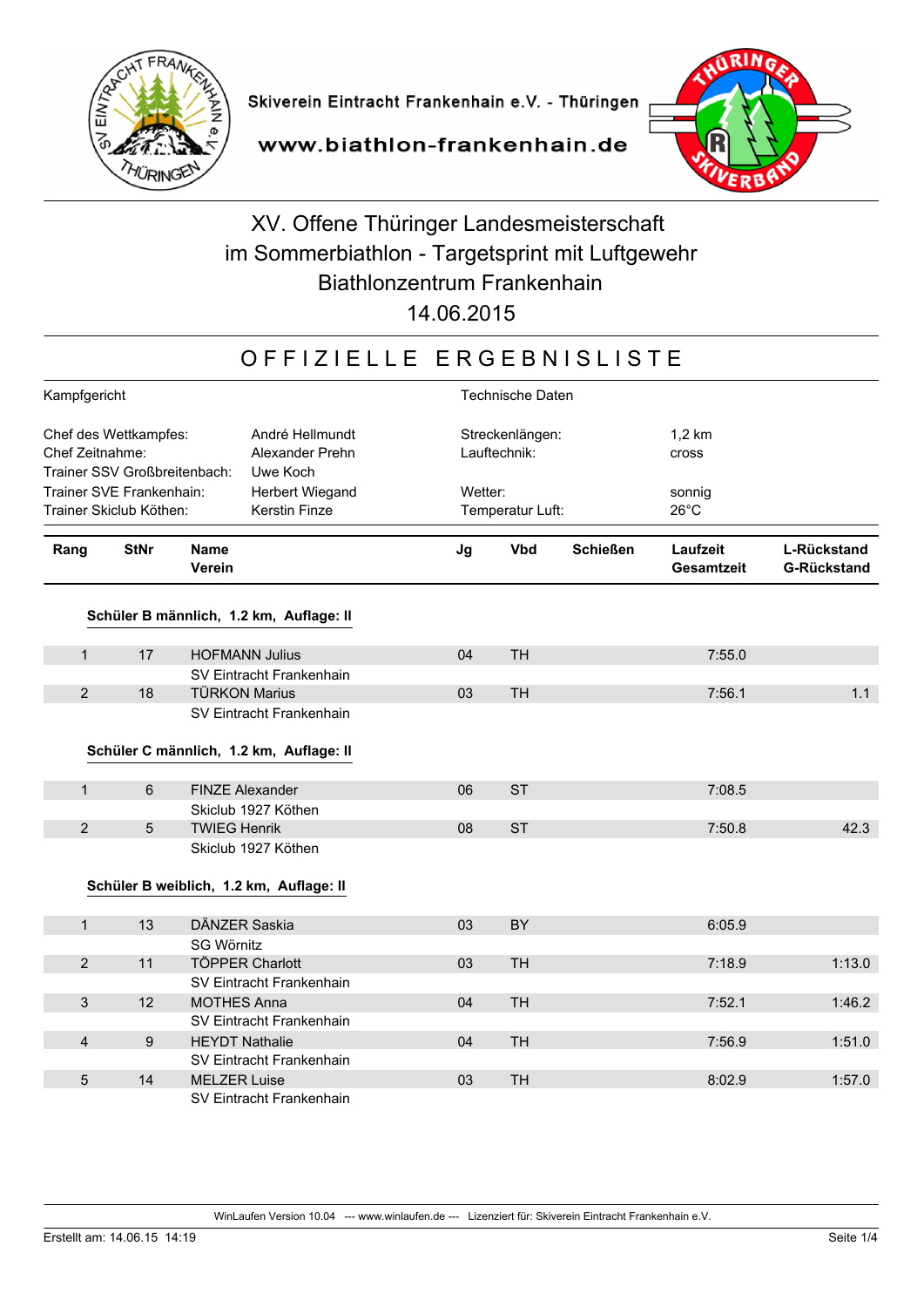| Rang            | <b>StNr</b>    | Name<br>Verein                                      | Jg     | <b>Vbd</b> | <b>Schießen</b> | Laufzeit<br>Gesamtzeit | L-Rückstand<br><b>G-Rückstand</b> |
|-----------------|----------------|-----------------------------------------------------|--------|------------|-----------------|------------------------|-----------------------------------|
|                 |                | Schüler C weiblich, 1.2 km, Auflage: II             |        |            |                 |                        |                                   |
| $\mathbf{1}$    | $\mathbf{1}$   | <b>TWIEG Ronja</b>                                  | 05     | <b>ST</b>  |                 | 7:27.5                 |                                   |
|                 |                | Skiclub 1927 Köthen                                 |        |            |                 |                        |                                   |
| $\overline{2}$  | $\overline{2}$ | <b>KAPPEL Larissa</b>                               | 08     | <b>ST</b>  |                 | 10:14.1                | 2:46.6                            |
|                 |                | Skiclub 1927 Köthen                                 |        |            |                 |                        |                                   |
|                 |                | Schüler A männlich, 1.2 km, Auflage: Is             |        |            |                 |                        |                                   |
| $\mathbf{1}$    | 32             | <b>LOETTEL Cedrik</b>                               | 01     | <b>ST</b>  |                 | 5:07.4                 |                                   |
|                 |                | Skiclub 1927 Köthen                                 |        |            |                 |                        |                                   |
| $\overline{2}$  | 33             | <b>EBERHARDT Noel Maxim</b>                         | 01     | <b>TH</b>  |                 | 6:04.3                 | 56.9                              |
|                 |                | SV Eintracht Frankenhain                            |        |            |                 |                        |                                   |
| 3               | 27             | <b>BARCHEWITZ Oscar</b><br>SV Eintracht Frankenhain | 01     | <b>TH</b>  |                 | 6:14.1                 | 1:06.7                            |
| $\overline{4}$  | 28             | <b>BAUMGARDT Johannes</b>                           | 02     | <b>TH</b>  |                 | 7:25.8                 | 2:18.4                            |
|                 |                | SV Eintracht Frankenhain                            |        |            |                 |                        |                                   |
|                 |                | Schüler A weiblich, 1.2 km, Auflage: Is             |        |            |                 |                        |                                   |
| $\mathbf{1}$    | 22             | PREHN Vanessa                                       | 01     | <b>TH</b>  |                 | 6:38.8                 |                                   |
|                 |                | SV Eintracht Frankenhain                            |        |            |                 |                        |                                   |
| $\overline{2}$  | 23             | <b>MEYER Lucy</b>                                   | 01     | <b>TH</b>  |                 | 7:10.2                 | 31.4                              |
|                 |                | SV Eintracht Frankenhain                            |        |            |                 |                        |                                   |
|                 |                |                                                     |        |            |                 |                        |                                   |
|                 |                | Jugend männlich, 1.2 km, Auflage: Is                |        |            |                 |                        |                                   |
| $\mathbf{1}$    | 63             | <b>USBECK Philipp</b>                               | 98     | <b>TH</b>  |                 | 4:42.3                 |                                   |
|                 |                | SVE Frankenhain                                     |        |            |                 |                        |                                   |
| $\overline{2}$  | 61             | <b>PICK Johannes</b>                                | 98     | <b>ST</b>  |                 | 4:51.6                 | 9.3                               |
|                 |                | Skiclub 1927 Köthen                                 |        |            |                 |                        |                                   |
| 3               | 58             | <b>BLASCHCZOK Sandro</b>                            | 00     | <b>TH</b>  |                 | 6:26.4                 | 1:44.1                            |
|                 |                | SVE Frankenhain                                     |        |            |                 |                        |                                   |
| $\overline{4}$  | 59             | <b>ECKSTEIN Jonas</b>                               | 98     | <b>TH</b>  |                 | 6:44.1                 | 2:01.8                            |
|                 |                | SVE Frankenhain                                     |        |            |                 |                        |                                   |
| $5\phantom{.0}$ | 64             | <b>WUZEL Lukas</b>                                  | $00\,$ | BY         |                 | 6:56.6                 | 2:14.3                            |
|                 |                | SG Wörnitz                                          |        |            |                 |                        |                                   |
|                 |                |                                                     |        |            |                 |                        |                                   |
|                 |                | Jugend weiblich, 1.2 km, Auflage: Is                |        |            |                 |                        |                                   |
| $\mathbf{1}$    | 37             | <b>TETZLAFF Lea</b>                                 | $00\,$ | <b>TH</b>  |                 | 5:57.2                 |                                   |
|                 |                | SVE Frankenhain                                     |        |            |                 |                        |                                   |
| $\overline{2}$  | 41             | <b>STURM Lea Charlotte</b>                          | 99     | <b>TH</b>  |                 | 6:22.3                 | 25.1                              |
|                 |                | SVE Frankenhain                                     |        |            |                 |                        |                                   |
| $\mathfrak{S}$  | 42             | DÄNZER Svenja                                       | 99     | BY         |                 | 8:17.7                 | 2:20.5                            |
|                 |                | SG Wörnitz                                          |        |            |                 |                        |                                   |
|                 |                | Junioren, 1.2 km, Auflage: Is                       |        |            |                 |                        |                                   |
|                 |                |                                                     |        |            |                 |                        |                                   |
| $\mathbf{1}$    | 67             | ZIMMERMANN Tobias                                   | 95     | BY         |                 | 6:08.1                 |                                   |
|                 |                | <b>SG Falkenhorst Forstenried</b>                   |        |            |                 |                        |                                   |
| $\overline{2}$  | 66             | <b>BERGMANN Lukas</b>                               | 95     | BY         |                 | 6:20.3                 | 12.2                              |
|                 |                | <b>SG Falkenhorst Forstenried</b>                   |        |            |                 |                        |                                   |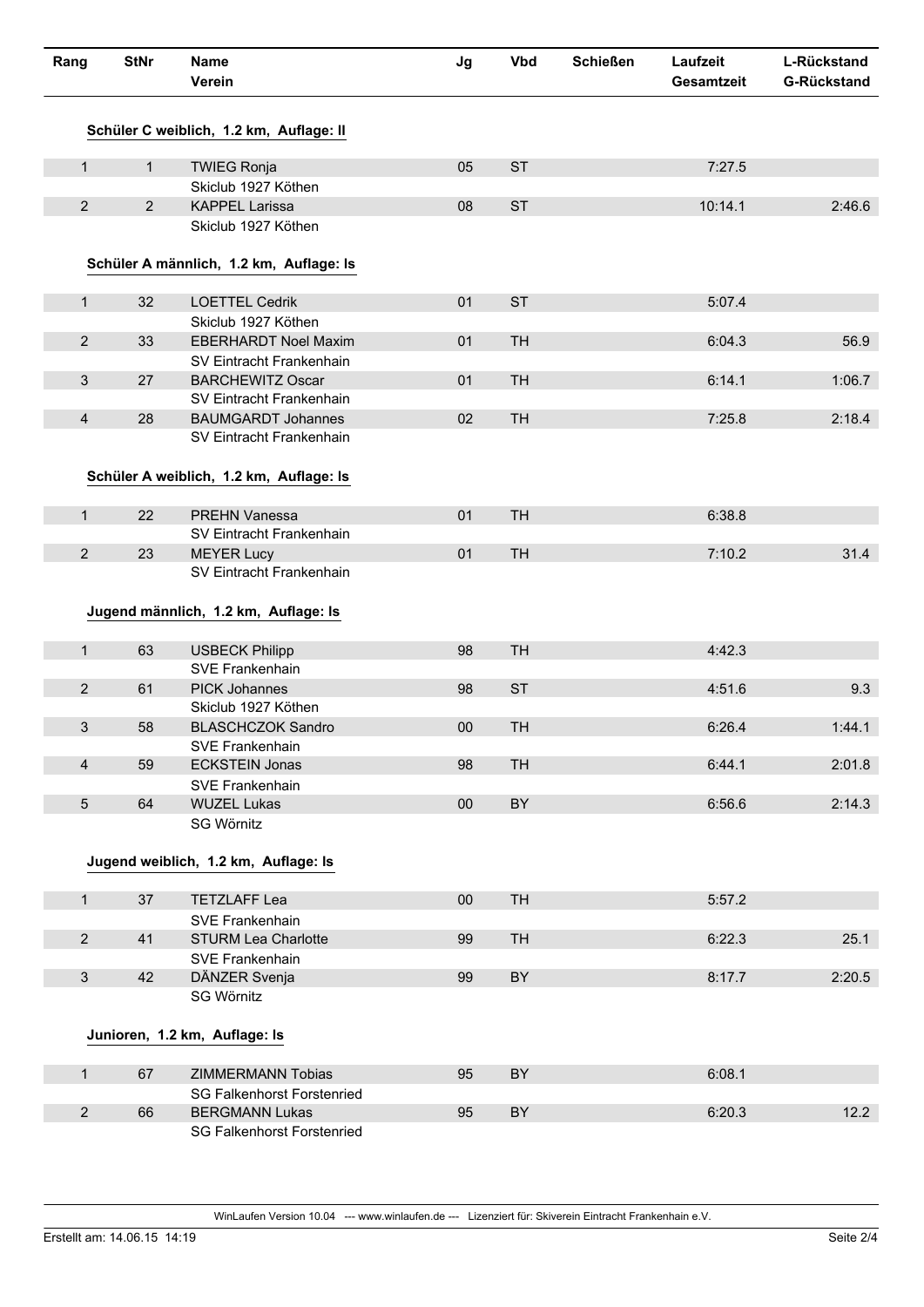| Rang           | <b>StNr</b> | <b>Name</b><br>Verein                                 | Jg | <b>Vbd</b> | <b>Schießen</b> | Laufzeit<br>Gesamtzeit | L-Rückstand<br><b>G-Rückstand</b> |
|----------------|-------------|-------------------------------------------------------|----|------------|-----------------|------------------------|-----------------------------------|
|                |             | Juniorinnen, 1.2 km, Auflage: Is                      |    |            |                 |                        |                                   |
| $\mathbf{1}$   | 45          | VOGEL Julia                                           | 96 | BY         |                 | 6:04.3                 |                                   |
|                |             | <b>SG Falkenhorst Forstenried</b>                     |    |            |                 |                        |                                   |
|                |             | Herren, 1.2 km, Auflage: Is                           |    |            |                 |                        |                                   |
| $\mathbf{1}$   | 70          | <b>HERR Michael</b>                                   | 88 | <b>TH</b>  |                 | 4:29.7                 |                                   |
|                |             | SVE Frankenhain                                       |    |            |                 |                        |                                   |
| $\overline{2}$ | 73          | <b>HOFFMANN Peter</b>                                 | 89 | <b>ST</b>  |                 | 4:55.3                 | 25.6                              |
|                |             | Skiclub 1927 Köthen                                   |    |            |                 |                        |                                   |
| $\mathbf{3}$   | 75          | <b>RAAB Matthias</b>                                  | 73 | BY         |                 | 5:33.8                 | 1:04.1                            |
|                |             | SG Hubertus Grombühl                                  |    |            |                 |                        |                                   |
| $\overline{4}$ | 78          | <b>KREIDLER Bernd</b>                                 | 70 | SB         |                 | 6:10.1                 | 1:40.4                            |
|                |             | SV Kippenheim                                         |    |            |                 |                        |                                   |
| $\overline{5}$ | 74          | <b>BÖTTNER Paul</b>                                   | 88 | <b>TH</b>  |                 | 6:29.5                 | 1:59.8                            |
|                |             | SVE Frankenhain                                       |    |            |                 |                        |                                   |
|                |             |                                                       |    |            |                 |                        |                                   |
|                |             | Damen, 1.2 km, Auflage: Is                            |    |            |                 |                        |                                   |
| $\mathbf{1}$   | 50          | <b>OTTO Grit</b>                                      | 90 | <b>ST</b>  |                 | 5:34.3                 |                                   |
|                |             | Skiclub 1927 Köthen                                   |    |            |                 |                        |                                   |
| $\overline{2}$ | 48          | <b>BÜTTNER Juliane</b>                                | 85 | <b>TH</b>  |                 | 6:09.6                 | 35.3                              |
|                |             | Großbreitenbacher SV                                  |    |            |                 |                        |                                   |
| $\mathbf{3}$   | 49          | <b>SCHILLER Ildiko</b>                                | 74 | <b>BL</b>  |                 | 6:18.4                 | 44.1                              |
|                |             | Berliner Sommerbiathlonverein 1991                    |    |            |                 |                        |                                   |
|                |             |                                                       |    |            |                 |                        |                                   |
|                |             | Herren AK, 1.2 km, Auflage: Is                        |    |            |                 |                        |                                   |
|                |             |                                                       |    |            |                 |                        |                                   |
| $\mathbf{1}$   | 84          | <b>WINZIG Friedrich</b>                               | 62 | BY         |                 | 5:48.1                 |                                   |
|                |             | SG Hubertus Grombühl                                  |    |            |                 |                        |                                   |
| $\overline{2}$ | 82          | <b>BÖTTNER Uli</b>                                    | 64 | <b>TH</b>  |                 | 6:11.8                 | 23.7                              |
| $\mathbf{3}$   | 86          | SVE Frankenhain                                       | 51 | BY         |                 | 7:28.1                 | 1:40.0                            |
|                |             | SANDREUTER Wolfgang<br>DJK-SV Abt. Schützen Sommerach |    |            |                 |                        |                                   |
| $\overline{4}$ | 81          | <b>VOGEL Norbert</b>                                  | 65 | BY         |                 | 8:00.6                 | 2:12.5                            |
|                |             | <b>SG Falkenhorst Forstenried</b>                     |    |            |                 |                        |                                   |
|                |             |                                                       |    |            |                 |                        |                                   |
|                |             | Damen AK, 1.2 km, Auflage: Is                         |    |            |                 |                        |                                   |
|                |             |                                                       |    |            |                 |                        |                                   |
| $\mathbf{1}$   | 53          | RAUCH Sabine                                          | 66 | <b>TH</b>  |                 | 7:12.7                 |                                   |
|                |             | SSV Großbreitenbach                                   |    |            |                 |                        |                                   |